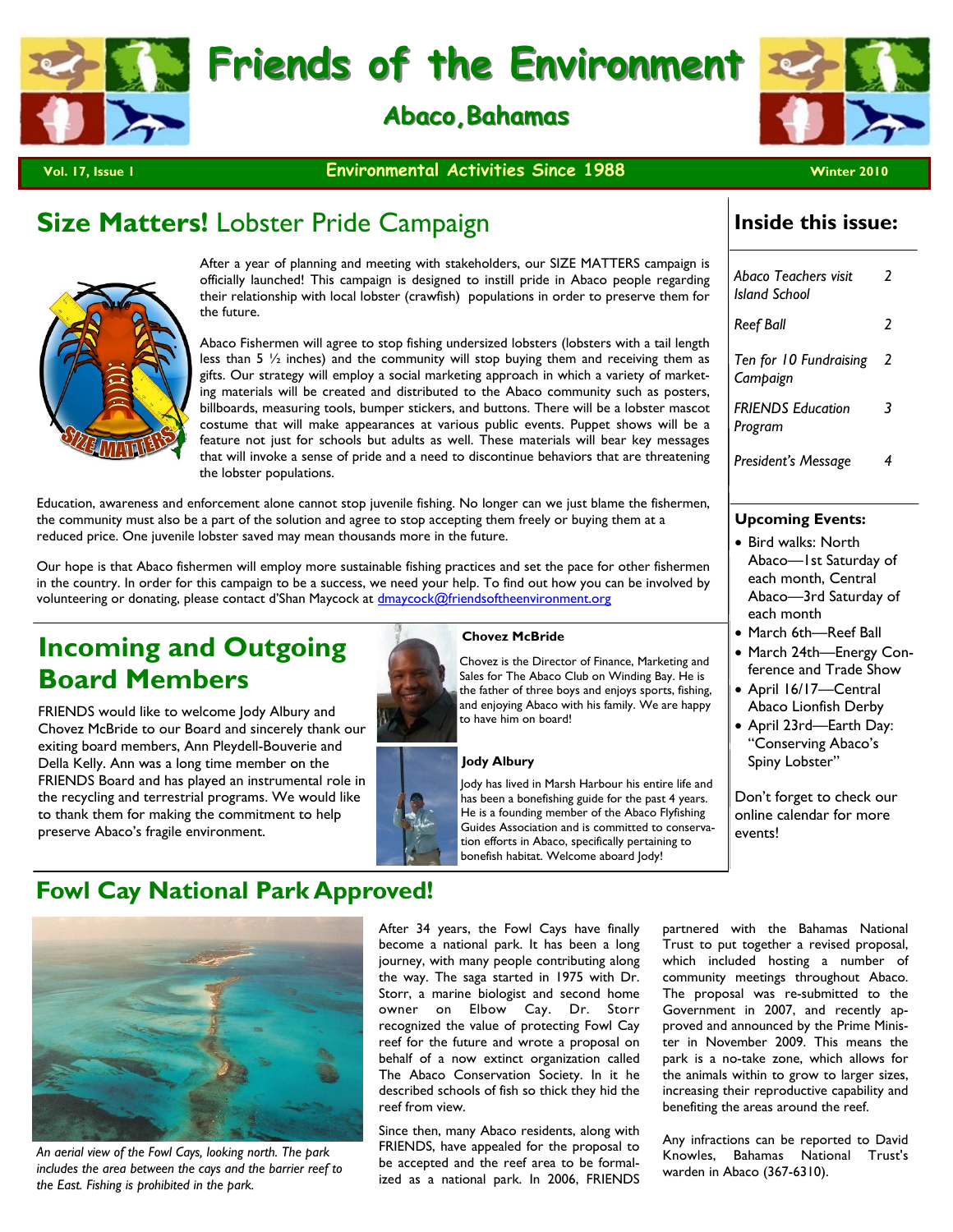# **FRIENDS Sends Abaco Teachers to Visit Island School**

## *By Amanda Pennell, Every Child Counts*

Upon receiving a scholarship to attend a teacher's conference at the Island School in Eleuthera, my nerves began to set in. While I was thrilled to learn and experience this very coveted and well-respected program, it occurred to me that this conference would be mostly attended by science teachers; and as I am a special education teacher at Every Child Counts here in Abaco, I became anxious but excited as I began my adventure! Although at ECC our teaching is done "hands on" and we expose our students to as much of our beautiful and natural environment as possible, my expectations surpassed anything I could have possibly imagined!

 The Island School prides itself on teaching environmental sustainability, leadership training, and place-based learning through a truly experiential program. Words can hardly describe this remarkable school. Although the school was not in session while I attended over the summer, all the facilities were available to us.

Solar and wind power were one of the first things spotted on the Cape Eleuthera Campus. The buildings are simple, yet efficient. Beautiful gardens are grown right on campus and large meals from those gardens are served "family style" and all trash is composted and recycled. A team of dedicated and enthusiastic staff were among the necessary pieces of the puzzle at this amazing location for this program.

 We were thrown into learning, just as high school students are. We experienced in a week what normal Island School students get to experience in a full semester. Our days were busy and fun-filled. We had the oppoturnity to explore and learn as much as possible about Eleuthera by experiencing it first hand. This included diving and snorkeling every day, sea kayaking and even swimming in the famous Ocean Hole in Rock Sound! Experiential learning was strongly emphasized throughout the week. The students who attend the Island School are given opportunities to temporarily stay in a settlement, with a Bahamian family, and to truly embrace the culture.

 Inspiration was contagious from the moment we set foot on the Cape Eleuthera campus and I was enthusiastic to bring what I learned and experienced at the Island School to Every Child Counts! I noticed many similarities between Eleuthera and Abaco. I was inspired by these similiarities and it is my hope that one day we may carry out some aspects of the Island School here in Abaco.

 After I returned from Eleuthera, I began the 2009-2010 school year with ideas and plans to further my students' interest and respect for their environment, as well as fostering leadership qualities within our students.

Our weekly science lessons have expanded to getting out in the field and growing a garden as an example of sustainability, as is done at the Island School. Perhaps one day the aquaponic tanks will make it to Abaco as well! Another eco-project that we've worked diligently on at Every Child Counts is recycling scrap paper into handmade journals. We completed the process by selling our journals at local art markets and a local café in Guana Cay.

 I am proud to say that our class has made as many environmental strides as possible throughout the start of this year and I hope to see even more for the future. I am forever grateful for an amazing experience to bring to my home here in Abaco!

# *10th Annual Reef Ball Fundraiser*

 *Going green, Help us celebrate!* Mark your calendar. Bring your dancing shoes! **Saturday, March 6, 2010 at The Abaco Beach Resort Pavilion Doors open at 6:30pm**  Tickets (\$100) available online, from FRIENDS Board and staff, or at Java Café in Marsh Harbour You can also reserve a table (\$50)!

All funds raised at the Reef Ball will go towards environmental education in Abaco and getting students out of the classroom and into their environment. We thank you for your support! We absolutely could not do the work that we do without you. *Above: Some of the individuals responsible for inspiring FRIENDS 10 for 10 campaign:* 

*By Anistacia Seymour-Dawkins, Central Abaco Primary School* 

When I think about sustainability I think The Island School. When I think about developing ones holistic potential, what comes to mind? The Island School stands out.

Yes, The Island School experience is one that has changed my mindset. This experience took us as educators to a place where we could connect with our Creator. It gave us the opportunity to experience the works of Our Creator's handiness and explore avenues of protecting and preserving it for generations yet unborn.

Early morning thoughts and exercise along with the fostering of lifelong friendships with educators from The Bahamas, Canada and The United States were all GREAT! Diving up the different species of conch and observing the bio-diesel production along with the rearing of tilapia, capturing and dissection of the Lionfish were all GREAT! Snorkeling and viewing the wonders of the sea was a SUPER experience. I will do all in my power to educate and promote the conservation of our Creator's handiworks.

SUPER THANKS! to Friends of the Environment for allowing me the opportunity to experience The Island School. This indeed was an experience that has changed my life and one no one can ever pay for.

# **Ten for Ten in 2010**

 Since its inception in 1988, FRIENDS has played a number of roles – placing mooring balls at local reefs, working with the Bahamas National Trust on creating and managing Abaco's national parks, supporting scientific research, starting recycling programs and creating an interactive educational program that gets local children out of the classroom and into their environment. In addition to these core projects we are starting a new program with local bone fishermen to increase education about best practices and to preserve Abaco's fragile flats that are crucial to continuing this sport. FRIENDS is also launching an exciting Pride campaign that will focus on sustaining the local crawfish population by creating mutually beneficial restaurant and fisherman certification programs. The conservation results from this campaign will far exceed our initial objectives, as our national partners plan to replicate these certifications throughout the Bahamas. We are making a difference not only for Abaco but for the entire country!

 With all that FRIENDS currently does, in the face of increasing development pressures, changing government regulations and constrained marine and terrestrial resources we need to be doing more – more education, more meetings and programs, more to protect this place that we love. FRIENDS is going to make the difference for Abaco's future.

 Recognizing this need, FRIENDS with the help of The Nature Conservancy and a several generous donors have created a Ten for Ten challenge to those who truly love Abaco. We are asking 10 donors to commit to \$10,000 for Abaco; \$5,000 a year for two years. Those dollars will be matched by challenge donors.

 We know you understand that the environment is what makes Abaco special and if we lose our environment we lose it all. If you are interested in making this commitment to Abaco's future please contact Kristin at kwilliams@friendsoftheenvironment.org .



*(Right to Left) Carol Muscato, Joyce Coleman, Kristin Williams (FRIENDS), Cathy and Brad Rustermier.*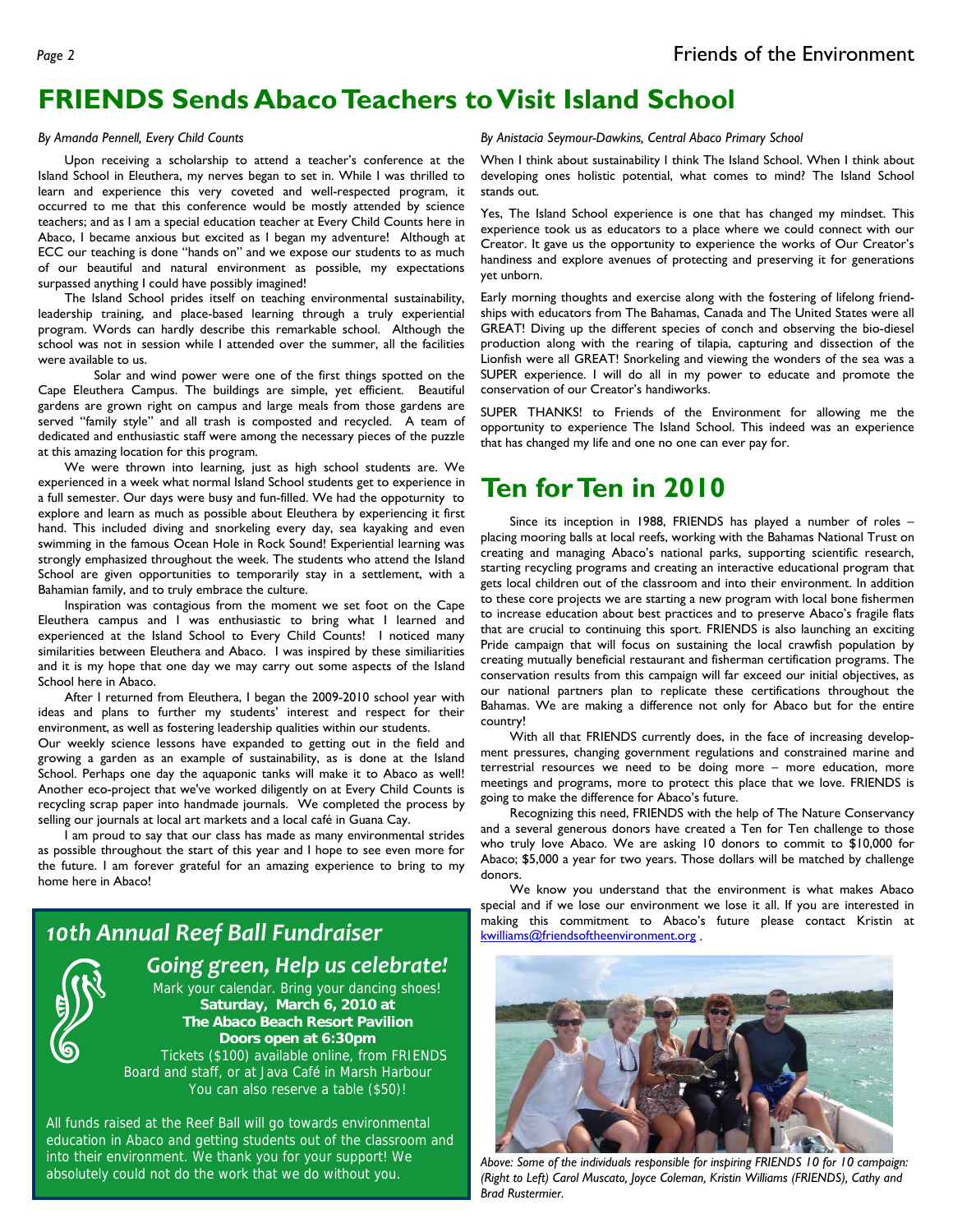

# What's New with the Education Program?

Almost 200 students attend environmental summer camp! Discovery Club commences in Marsh Harbour, Cyber students snorkel Mermaid Reef, Coral Reef Presentation at Long Bay School, Long Bay students join Rollins College to remove invasive plants at Crossing Beach, FRIENDS hosts high school intern, Fourth Biennial Abaco Science Alliance Conference held.

FRIENDS hosted an intern this past October. Shavantae Pedican is an 11th grader from S.C. Bootle High School. She has an interest in Marine Biology, yet she was very helpful in all aspects of FRIENDS' work.



Shavantae said: "I really did enjoy working there, helping out and everything. I see why [my teacher] loves being a part of the organization. I thank God I was placed there with a wonderful group of people. Wouldn't want it any other way!"

*This spring, Discovery Club will be focusing on Weather and Endangered Species badges. Discovery Clubbers are organized into groups of "Explorers" (ages 7-9) and "Guardians" (ages 10-13). Spaces fill up quickly! Call for more information.* 



Marsh Harbour Explorers learn how to record weather with volunteer Alana Carroll.



Guardian Aurora shows off her wind vane made during Discovery Club's weather badge session.



Students attending the 4th Biennial Abaco Science Alliance Conference in January learned about the importance of fish "pee" from Dr. Craig Layman of Florida International University. Seventeen research projects were presented through talks and posters on topics such as conch conservation, small island tourism, fossil discoveries and human impacts on the environment. Students from Abaco Central High, SC Bootle High, Forest Heights, Cyber Learning Center, Man-O-War Primary and Hope Town Primary attended. A big thank you to Royal Bank of Canada, Marsh Harbour Branch for sponsoring their participation!



*Above:* Sandy Point campers learn to recycle!

*Above, right:* Sandy Point campers inspect the inhabitants of mangrove roots in their own "backyard".

*Right:* North Abaco campers investigate the water quality at a local dock.